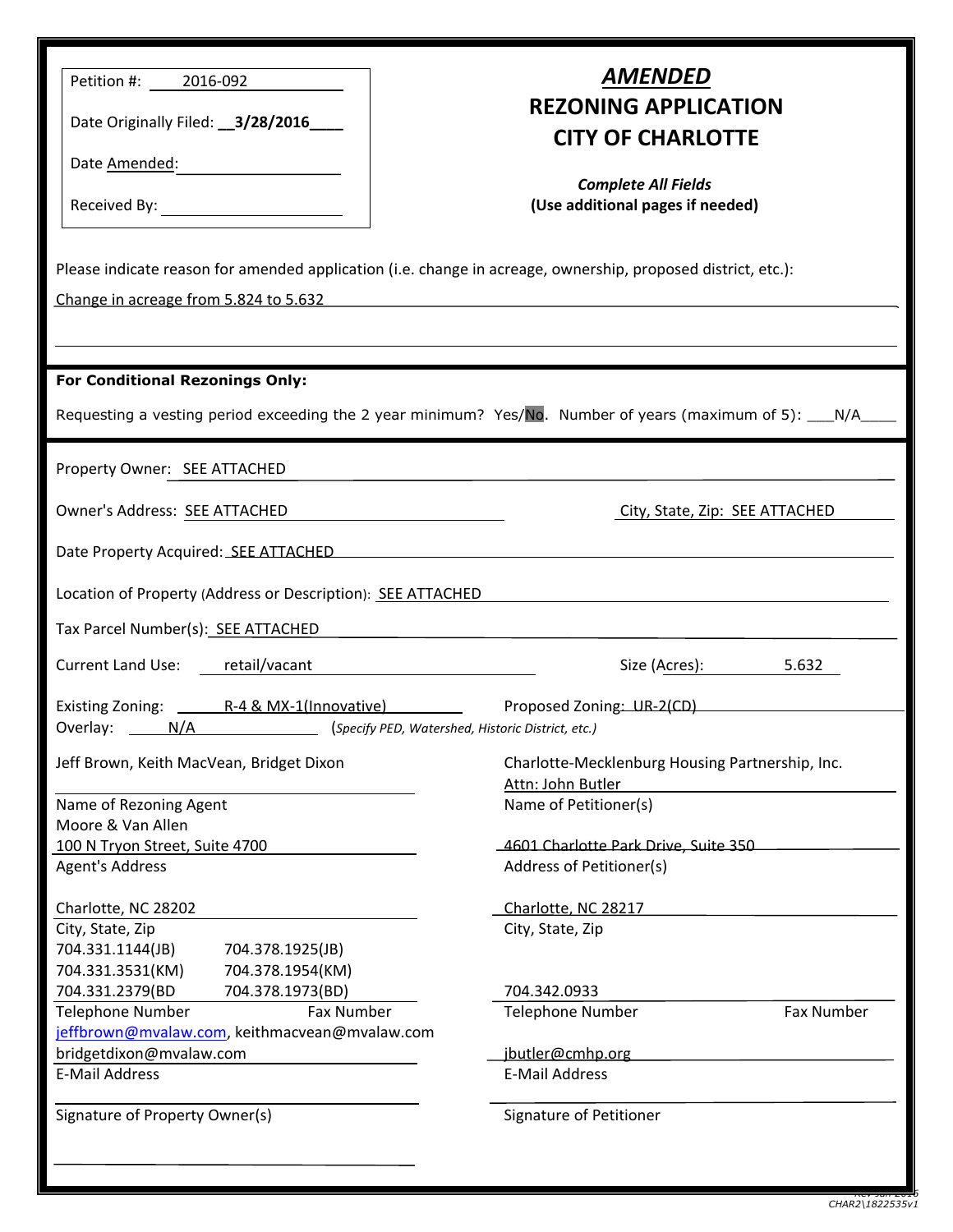(Name Typed/Clearly Printed) (Name Typed/Clearly Printed)